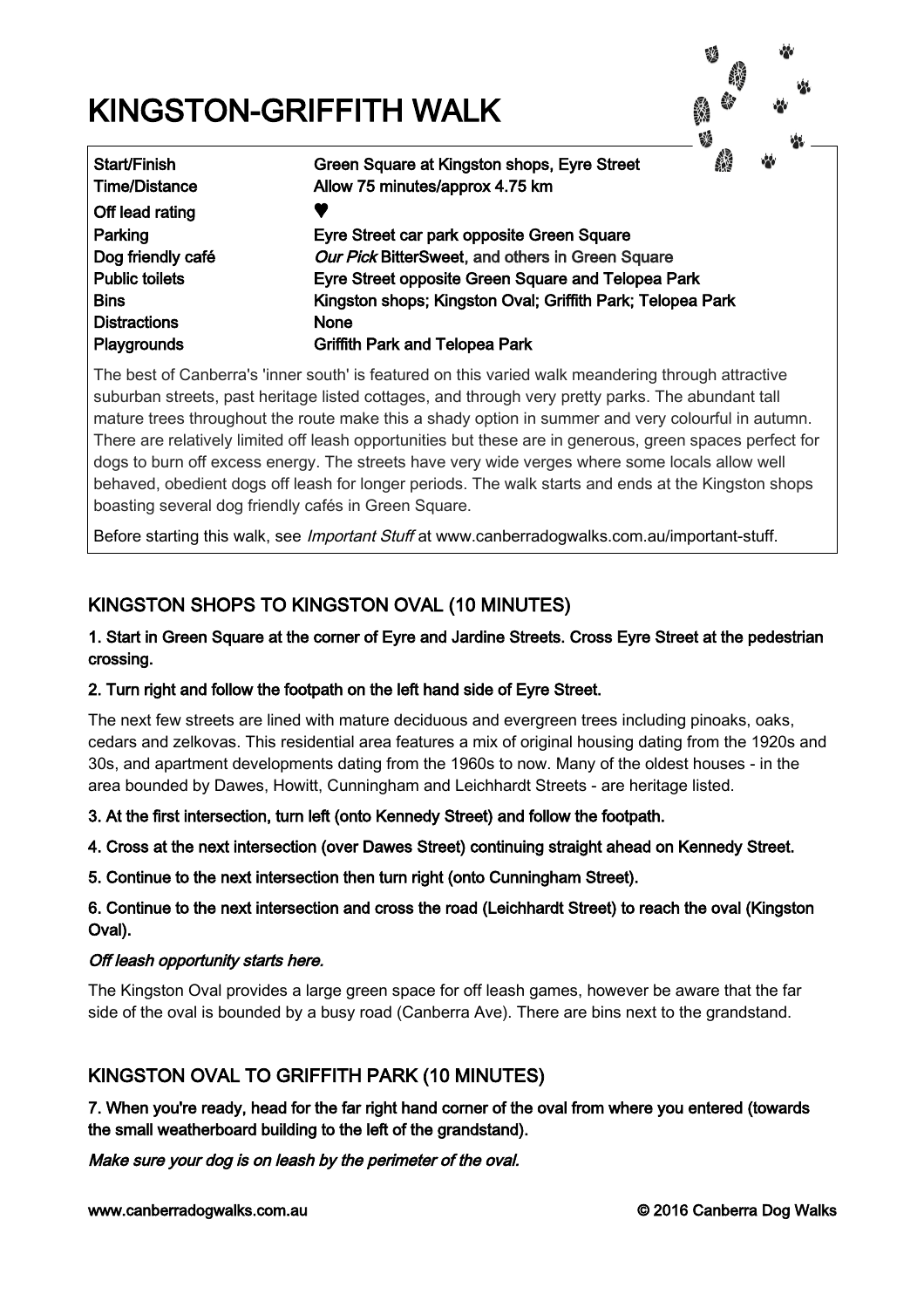8. At the far corner of the oval, duck under the perimeter metal railing and walk behind the weatherboard building to the intersection ahead (Canberra Avenue and Dawes Street).

9. Cross the wide double-lane street (Canberra Avenue) and turn right to immediately cross the next street (Lockyer Street).

10. Turn left on Lockyer Street to follow the footpath on the right hand side until the first intersection (with Lefroy Street).

The next few streets are also lined with very attractive mature trees. Particularly beautiful are the smooth barked, weeping Chinese elms on Hann Street.

11. Turn right (onto Lefroy) following the footpath then take the first street to the left (Hann Street).

12. Follow the footpath on the left hand side of Hann Street, continuing across Stuart Street, until Hann Street terminates at a busy double lane road (Captain Cook Cres).

13. Cross Captain Cook Crescent to reach Griffith Park.

Off leash opportunity starts here.

## GRIFFITH PARK AND OVAL (10 MINUTES)

14. At Griffith Park, walk diagonally to your left, meandering through the open green field towards the treelined creek on the far side flowing through a storm water drain. You will see tennis courts on the other side of the creek.

Take the opportunity to let your dog have a run through these generous green spaces and have a paddle in the creek. This is popular off leash area.

15. At the creek, turn left and continue over a steep bank at the edge of the field. On the other side of the steep bank is the Griffith Oval ringed by a small picket fence.

Enter the oval through the gap in the fence (yes, dogs are allowed), to enjoy the soft grass. When ready retrace your steps to the creek.

16. Walk with the creek on your left towards the children's playground. Continue straight ahead past the playground until you reach a street (Murray Crescent).

#### Off leash opportunity ends just before the playground.

There is a large green bin near the playground.

17. Turn right at Murray Crescent and follow the footpath a very short distance to the traffic lights (at the corner of Murray Crescent and Captain Cook Crescent).

## GRIFFITH PARK TO TELOPEA PARK (10 MINUTES)

18. Turn left to cross Murray Crescent at the traffic lights and follow the bitumen path on the left hand side of Captain Cook Crescent, crossing the McDonald's 'drive-through' road and another small street (Franklin Street) until the next set of traffic lights (at Canberra Avenue).

If you feel like a coffee or loo break at this point, you could detour left at Murray Crescent or Franklin Street to reach the trendy Manuka shops only one block away. Dog friendly cafés can be found off Bouganville Street. See also our Manuka-Griffith walk at www.canberradogwalks.com.au/manukagriffith-walk.